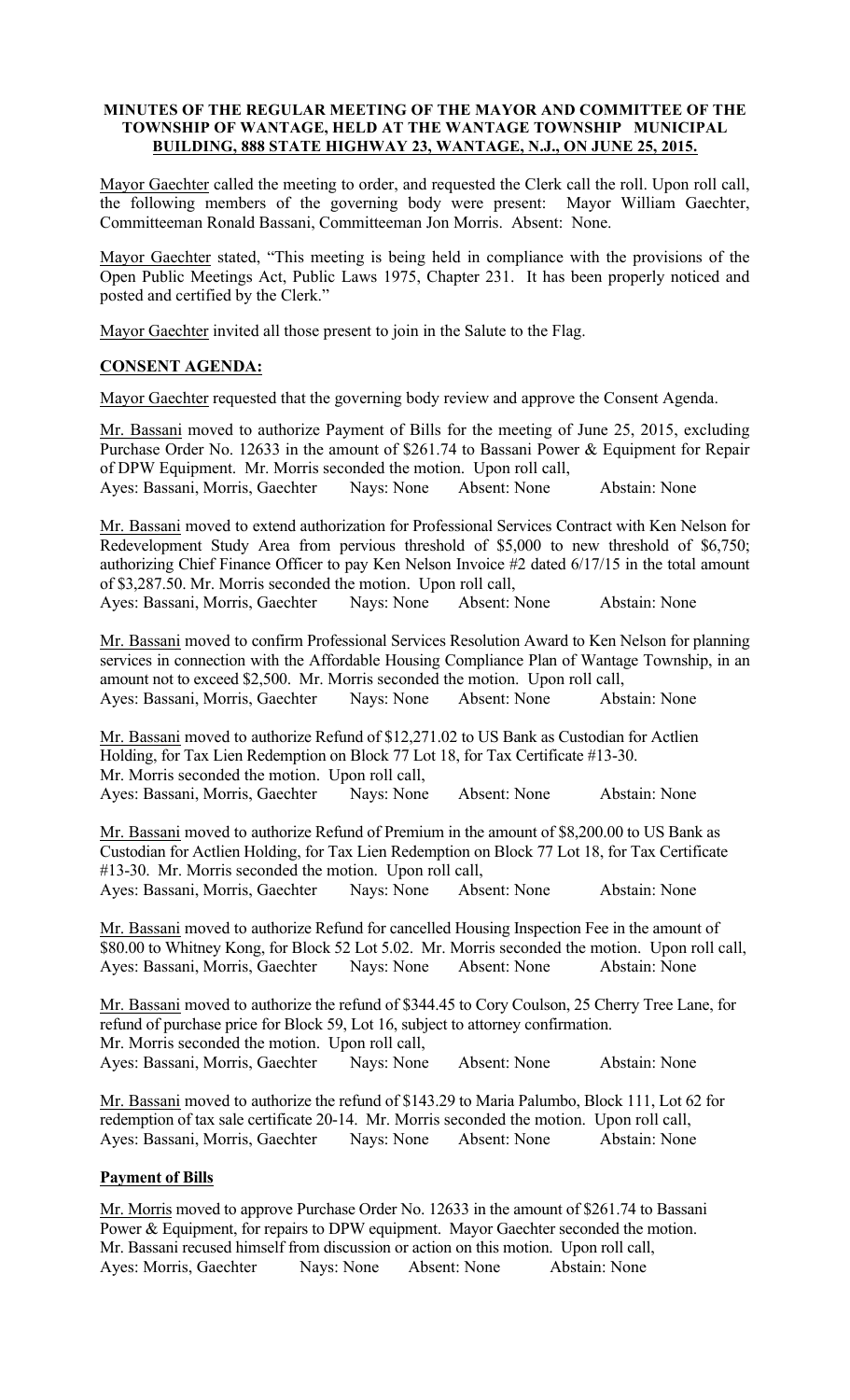# PAGE TWO OF THE MINUTES OF JUNE 25, 2015

## ADMINISTRATOR'S REPORT:

Administrator Recommendation to Fill Opening in DPW: Mr. Doherty requested an executive session to discuss this matter.

Drainage Problem at 102 South Shore Drive: The governing body discussed this matter with Township Engineer Harold Pellow. Mr. Doherty reported that Ms. Fiore will be present at the July meeting, at which time he will request the governing body make a decision regarding this issue.

Speed Humps on South Shore Drive: Mr. Doherty reported that if it is the desire of the governing body to accept Recreation's recommendation in regard to placement of 3 speed humps on South Shore Drive (both approaches to the Lake, and one in the middle), he would need authorization to spend \$10,500 for this purpose, as that amount is above his spending authority threshold.

Mr. Morris moved to authorize said expenditure. Mr. Bassani seconded the motion. Upon roll call, Ayes: Bassani, Morris, Gaechter Nays: None Absent: None Abstain: None

Construction of Docks on the Lake: Mr. Doherty pointed out that an item which has not specifically been addressed, now that the Township owns Lake Neepaulin, is whether or not it is allowable for property owners who have not yet constructed docks on the lake to be allowed to do so, subject to receiving zoning and construction permits applicable. The governing body agreed to investigate this issue so that an informed position could be taken in its regard.

Street Light at Lake Neepaulin Beach area: Mr. Doherty stated he is pursuing this action. The cost should be about \$9 a month.

## Abandoned Property Maintenance:

Mr. Doherty stated that Zoning Officer Patrick Stefanelli reports that several residents have concerns with property maintenance at abandoned and foreclosed properties within the Township. Mr. Doherty presented several examples of ordinances which have been adopted around the State of New Jersey that would allow a municipality to mow lawns and conduct property maintenance tasks on such properties, and place a lien on the property as a means of recouping the costs. Mr. Doherty stated his belief that such ordinances are a convenience more than a necessity, as various state laws and regulations already exist that enable a municipality to take these actions. General discussion took place regarding this topic, after which the governing body agreed to continue monitoring this issue, but not take any action at this time.

## OLD BUSINESS:

## Sussex County Health Department Presentation

Emrick Seabold and Tracy Storms of the Sussex County Health Department offered a presentation of services and fees charged by their department. Discussion included also local fees charged by the municipality for health department services. The governing body agreed to consider whether the local fee schedule needs to be adjusted.

Mayor Gaechter recognized Mr. John Nuss from the public, who asked Mr. Seabold to remain at the meeting so he could ask a question during the open session. Mr. Seabold agreed to do so.

Mayor Gaechter recognized Mr. Joseph Retz from the public, who expressed the belief the governing body should take action this evening to address the local fee schedule. The members of the governing body, Mr. Kienz, and Mr. Doherty all explained to Mr. Retz that no action would be taken this evening in that regard.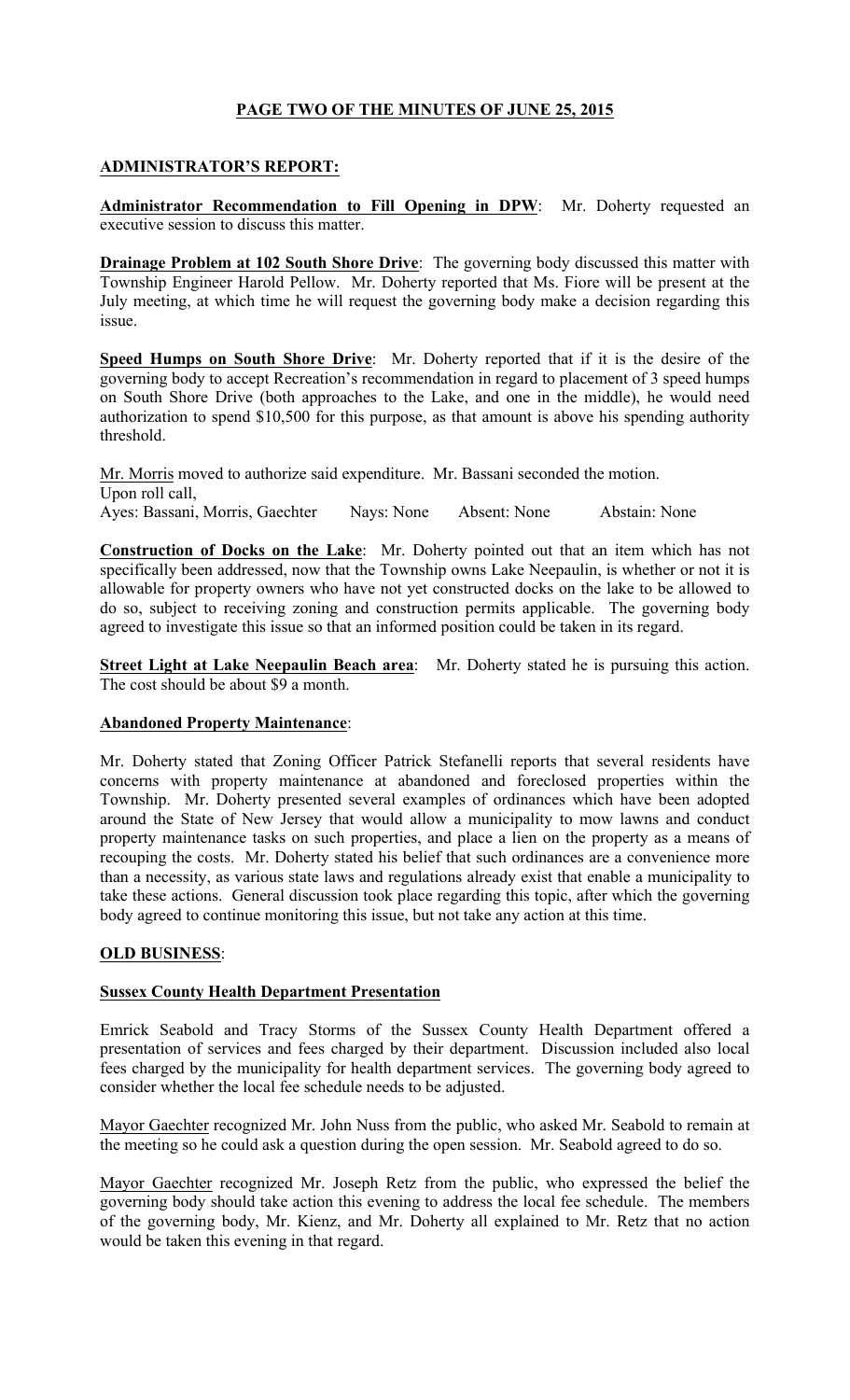# PAGE THREE OF THE MINUTES OF JUNE 25, 2015

### ENGINEER'S REPORT

Township Engineer Harold Pellow addressed the governing body with an update report on the various capital projects and issues being undertaken within the Township this year, including Cove Lane drainage improvements, the Rolling Hills development completion, improvements to Pidgeon Hill Road, Improvements to Lake Neepaulin roads, Improvements to Lower Unionville Road, and the Digital Tax Map Project.

Mayor Gaechter asked Mr. Pellow to clarify requirements for septic designs. Mr. Pellow and Mr. Seabold addressed this question.

## MAYOR'S REPORT

Mayor Gaechter reported conversations he has had with Nathanial Sajdak, Director of the Wallkill River Watershed Management Group. Mayor Gaechter suggested it would be beneficial for Wantage Township to engage in discussions with Mr. Sajdak to explore funding programs which may benefit Lake Neepaulin, in terms of sediment control and other possible proejcts.

### NEW BUSINESS:

### Final Adoption: Ordinance 2015-06 (Lake Neepaulin)

Mr. Bassani moved to adopt on Final Reading, Ordinance 2015-06, entitled "ORDINANCE ADOPTING RULES AND REGULATIONS FOR THE LAKE NEEPAULIN PROPERTY KNOWN AND DESIGNATED AS TAX BLOCK 69.01, LOT 40 AND BLOCK 69.02 LOT 55, WITHIN THE TOWNSHIP OF WANTAGE, COUNTY OF SUSSEX, STATE OF NEW JERSEY." Mr. Morris seconded the motion.

Prior to final roll call, Mayor Gaechter opened the meeting to the public for any questions or comments with respect to this proposed Ordinance.

Karen Merritt, Alpine Trail, thanked the governing body for the ordinance, which mirrors many of the recommendations made by the Recreation Commission on this topic.

Ann Smulewicz, Route 23, asked if County Health had any records of water testing done in prior years at Lake Neepaulin. Mr. Seabold stated he would carry the question back to his office for a response.

Greg Watry, NJ Herald Newspaper, asked when the Lake would be open to the public. Mr. Doherty responded that the effective date of the Ordinance would coincide with the publication of the final adoption notice in the newspaper, and July 1 was the target date. Mr. Watry asked if fees would be charged for use of the facility. The governing body responded no.

Tom Jable, North Shore Drive, inquired if the governing body received a letter from FOLN regarding the proposed Ordinance and if the Township had responses to the questions posed.

Mayor Gaechter asked Mr. Doherty to offer a response. Mr. Doherty responded as follows:

Q: In that enforcement of the rules will be difficult with limited township supervision, local residents and persons using the facilities will have to report violators (e.g., ice fishermen, gasoline boats). What will be the procedure for reporting violators? Should the ordinance contain a telephone number for the constable or state police?

A: The procedure for reporting violations at Lake Neepaulin is the same as it is anywhere else in the Township. During regular hours, call town hall. After hours, call state police. The ordinance does not need a telephone number but the signs will have the town hall number on it.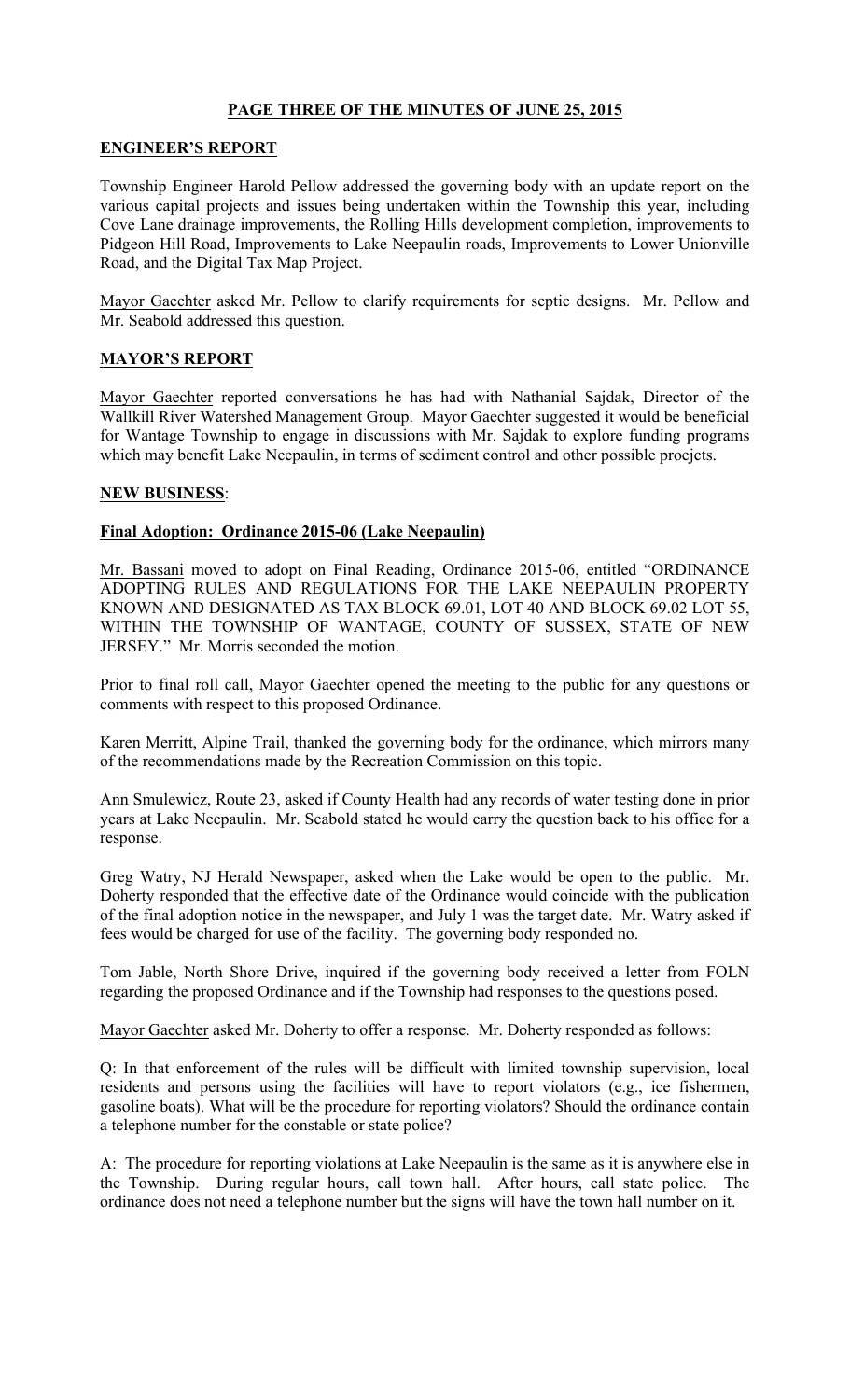# PAGE FOUR OF THE MINUTES OF JUNE 25, 2015

## NEW BUSINESS, CONTINUED

## Adoption of Ordinance 2015-06, Continued

Q: Signage was mentioned at the June 11th meeting. Specifically, what will be on the signs and where will they be located? We ask that you consider the following: no gas motors, no ice fishing, catch and release only, pick up after your pet. A sign at the dam should prohibit swimming and boat launching there.

A: Thank you for your input on the placement of signs, we will give it all due consideration. Details and placement of signs are not a part of the ordinance adoption process; they are matters of procedure after the ordinance is adopted.

Q: Parking should be prohibited in front of the stand pipe at the dam. Perhaps a yellow line on the roadway would help to insure access for fire trucks.

A: Again, thank you for your suggestion. We will review it and take action accordingly, but this does not need to be a part of the proposed Ordinance.

Q: Under Section I, 5A, there should be a statement requiring boaters to inspect their craft for invasive weeds prior to launching in Lake Neepaulin. Water chestnuts, zebra mussels, and other invasive weeds are often transported into lakes via boats. This may need to be posted on a sign as well.

A: We have this covered by a proposed sign to be posted. Making it part of the Ordinance is not necessary - ultimately, there is no way for the Township to monitor or test whether any one is complying with this, so making the request on the sign is the best course of action available.

Q: Initially, there was some discussion about issuing decals for boats on the lake at a modest cost to the boat owners. Has this idea been abandoned?

A: Decals for boats are not necessary. Possible decals for boat storage may be pursued; Administrator and Recreation will follow up on that.

Mr. Jable and Mr. Bassani discussed the need for public education as it relates to fishing and boating.

Kathy Gorman, Fernwood Road, thanked the governing body for the ordinance; stated that she, also has spoken with Nathanial Sajdak and encouraged that on-going communication, and stated she looked forward to moving forward.

William Gettler, Gemmer Road, addressed the governing body regarding flow data, water quality, and swimming at Lake Neepaulin, expressing the position that swimming should not be allowed.

There being no one else present wishing to address the governing body, Mayor Gaechter closed the meeting to the public and requested a roll call vote. Upon roll call, Ayes: Bassani, Morris, Gaechter Nays: None Absent: None Abstain: None

## Introduction: Ordinance 2015-07 (Salaries)

Mr. Bassani moved to Introduce on First Reading, Ordinance 2015-07, entitled "ORDINANCE FIXING THE SALARIES OF OFFICERS AND EMPLOYEES OF THE TOWNSHIP OF WANTAGE, COUNTY OF SUSSEX AND STATE OF NEW JERSEY, FOR THE YEAR 2015", with a proposed final hearing date scheduled for July 9, 2015. Mr. Morris seconded the motion. Upon roll call,

Ayes: Bassani, Morris, Gaechter Nays: None Absent: None Abstain: None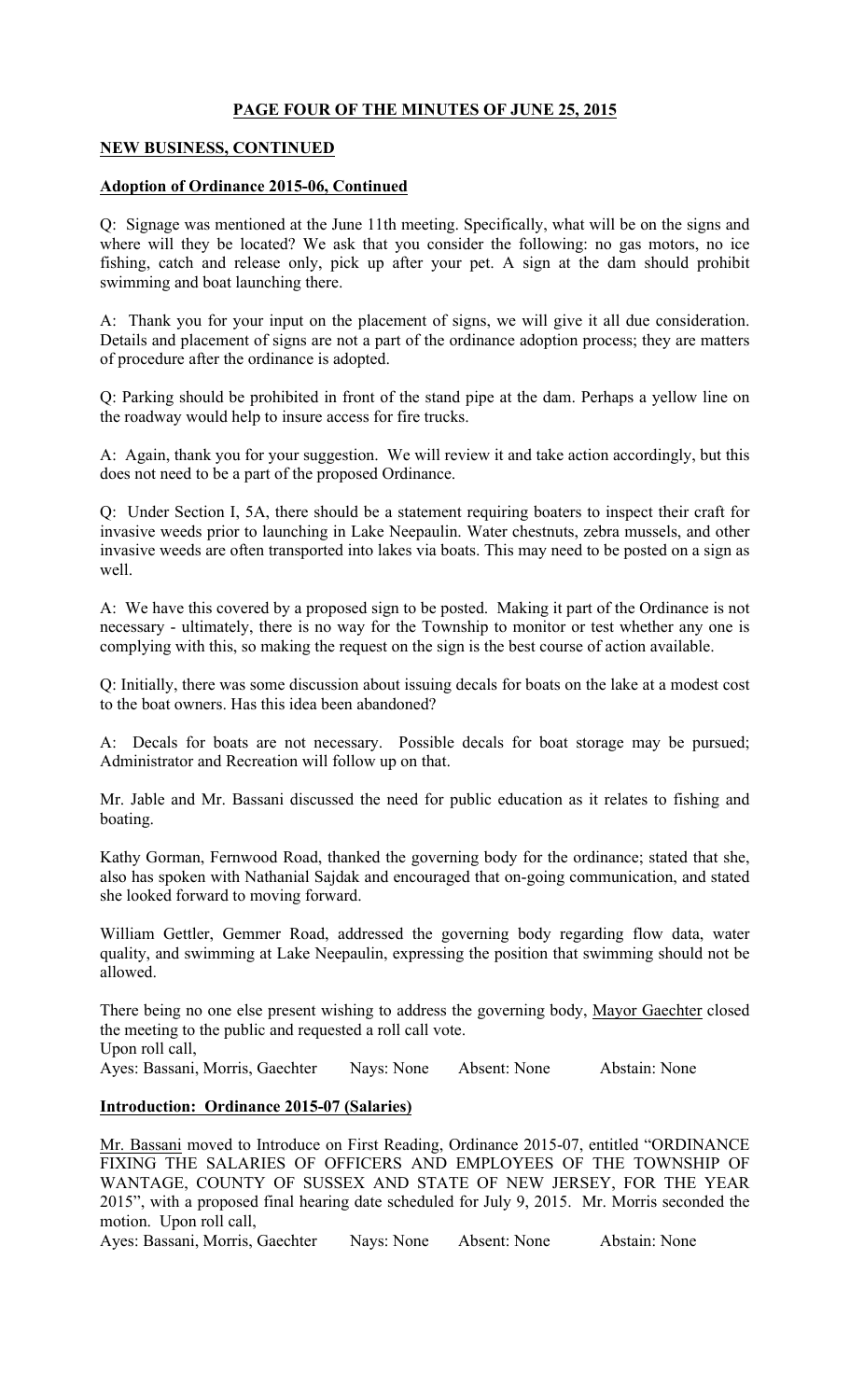# PAGE FIVE OF THE MINUTES OF JUNE 25, 2015

## NEW BUSINESS, CONTINUED

### Introduction: Ordinance 2015-08 (Capital Improvement - Drainage)

Mr. Bassani moved to Introduce on First Reading, Ordinance 2015-08, entitled "ORDINANCE APPROPRIATING THE SUM OF \$32,000 FOR THE IMPROVEMENTS TO DRAINAGE", with a proposed final hearing date scheduled for July 9, 2015. Mr. Morris seconded the motion. Upon roll call, Ayes: Bassani, Morris, Gaechter Nays: None Absent: None Abstain: None

### Approval of Minutes

Mr. Bassani moved to approve the minutes of the Regular Meeting and Executive Session of the Wantage Township governing body held on May 14, May 28, and June 11, 2015. Mr. Morris seconded the motion. Upon roll call,<br>Ayes: Bassani, Morris, Gaechter Nays: None

Ayes: Bassani, Morris, Gaechter Nays: None Absent: None Abstain: None

Mr. Doherty reported that the DPW Supervisor requests additional time to review the applications received for the job opening in the department, so there will be no need for an executive session this evening.

### OPEN PUBLIC SESSION:

Mayor Gaechter opened the meeting to the public for any questions or comments at this time.

John Nuss, Beemer Road, expressed concern regarding odors he believes are emanating from the RER Recycling facility off Route 23 in the area of Quick Chek.

Mr. Seabold stated he would follow up on this concern when he returned to his office.

Mayor Gaechter stated that several individuals have reported regarding this concern in the past.

Karen Merritt, Alpine Road, reported that there is a bill pending in the state legislature which deals with the concern about property maintenance on abandoned properties.

William Gettler, Gemmer Road, stated that the Township would be inconsistent with previous positions taken if it allowed docks to be constructed on Township property; stated his belief that the issue of property maintenance on abandoned property is already covered by the Township's Property Maintenance Code; and spoke regarding an article he read in the Advertiser News Newspaper which prompted an OPRA request regarding the Lake Neepaulin cost issue.

Kathy Gorman, Fernwood Road, offered observations regarding her research into the Safe Dam Act and based on her conversations with numerous attorneys, pointing out the Act provides that properties may be assessed using the words "in the manner of" as a guide.

Ann Smulewicz, Route 23, agreed with the observation by Mr. Nuss regarding odors emanating from RER Recycling.

Mrs. Smulewicz also reported concerns regarding a neighbor who began their business operations at 3:00 a.m. recently. Mayor Gaechter requested Mr. Doherty to offer a response. Mr. Doherty stated he had reached out to representatives of the Bicsak Soil Operation, who take the position that they have not started operations before 6:00 a.m.; that they have hardly operated the stone crushing equipment at all in the past three weeks; that they have weight ticket receipts showing dates and times that their trucks were operating; and that security footage from onsite cameras, as well as the camera of the business across Route 23, can confirm their position. Mr. Doherty concluded that the representatives of the Bicsak site were sorry Mrs. Smulewicz was disturbed by noise at 3:00 a.m., but that they were not the cause or responsible party. Mr.Morris suggested the cause of the noise might very well be a different business operating in the area that has permission to operate 24/7.